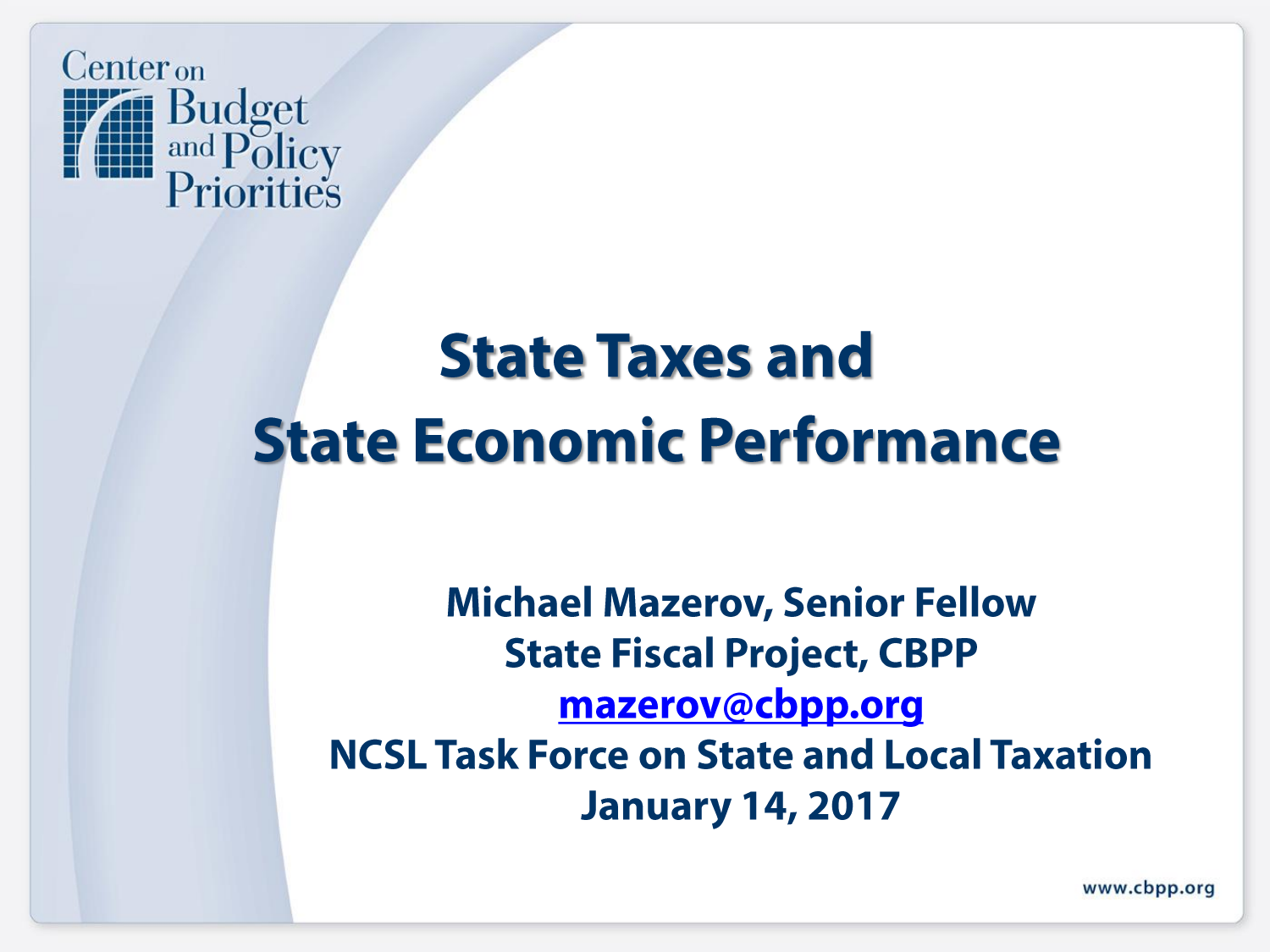## How might tax cuts benefit a state's economy?

- There are two ways that cutting business or household taxes could -in theory -- help a state's economy:
	- 1) By leaving more money in their hands that they could use, in the case of a business, to hire more people or invest in a new facility, or, in the case of a household, to spend on goods and services that indirectly provide employment and income to the businesses and people furnishing them (demand-side argument)
	- 2) Changing the incentives that businesses have to make an investment/create a job/locate in a particular state and that households have to work or reside in a particular state (supplyside argument)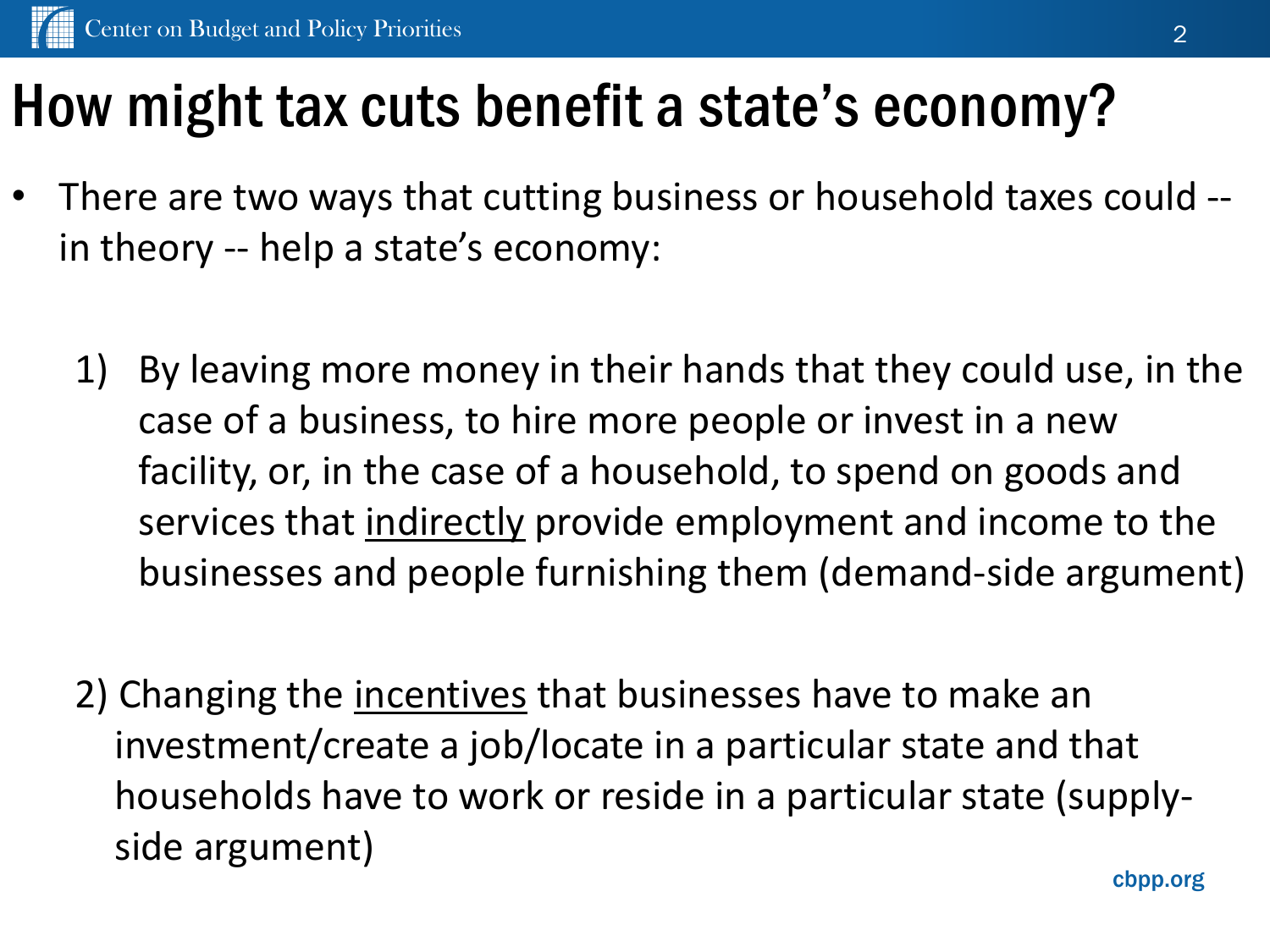## What's wrong with the demand-side argument?

- States have to balance their budgets!
- Every dollar of tax cut that a business or household receives and could conceivably re-circulate into the local economy has to be offset with a dollar of higher taxes for someone else. And that's \$1 less that those people have to spend in the local economy.
- Or that tax cut has to be matched with a spending cut. That spending is someone else's income that they spend in the local economy: state employees, state contractors, medical providers paid by state share of Medicaid, etc.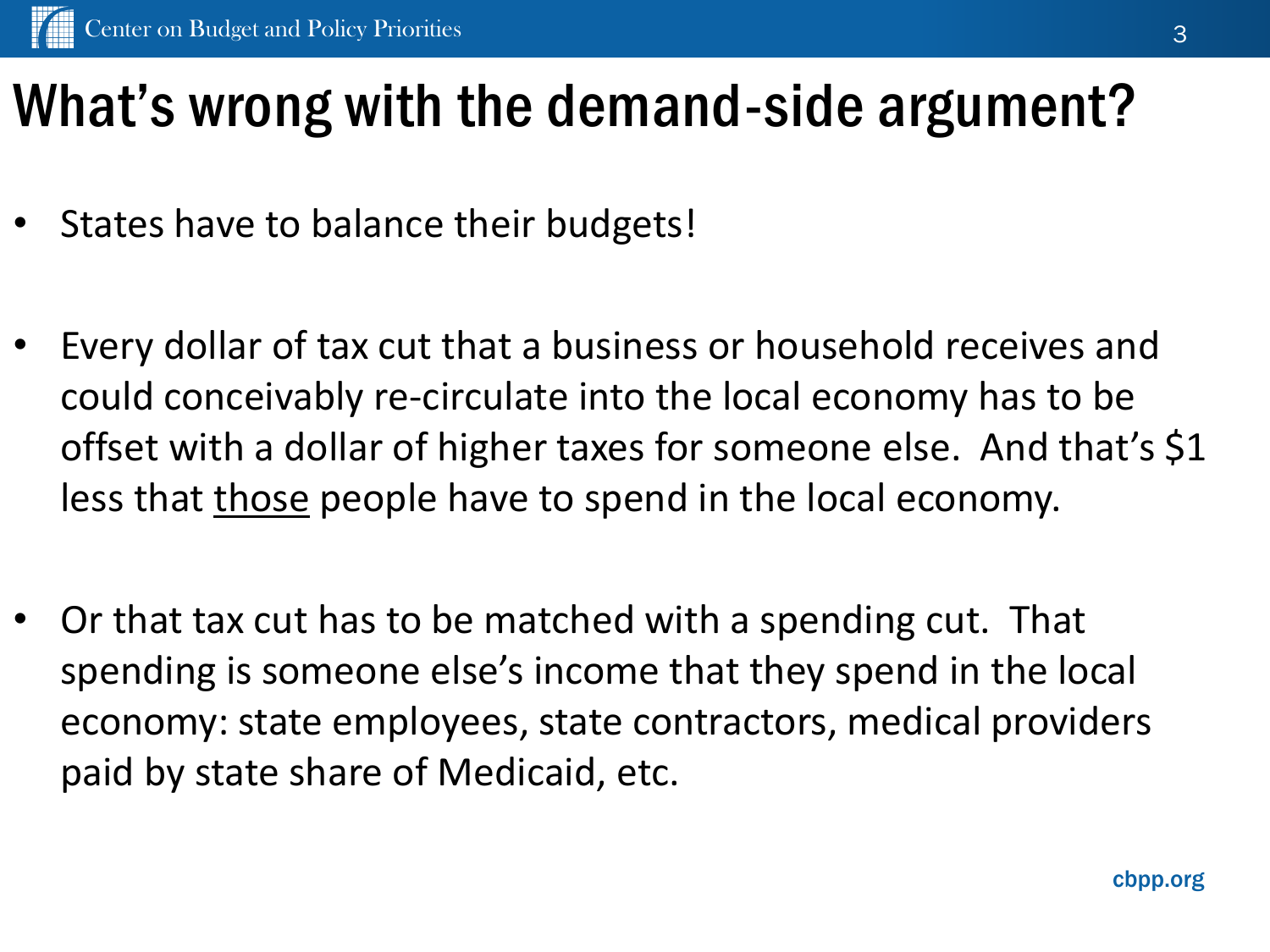#### Tax cuts are actually likely to lead to less total instate spending in the short run

- The previous recipients of the no-longer available state payments and/or those paying higher taxes must cut their spending almost immediately, but the recipients of the tax cut may very well not reinject it into the state economy -- either immediately or at all:
	- If the recipient of the tax cut is an affluent individual, she may save it or spend it on out of state travel, tuition, etc.
	- $-$  If tax cut recipient is a multistate corporation, it may invest the  $\varsigma$ out-of-state or pay bonuses to out-of-state execs or dividends to out-of-state owners
	- The federal treasury will pocket 1/3 of it due to lower deductions for state taxes on federal returns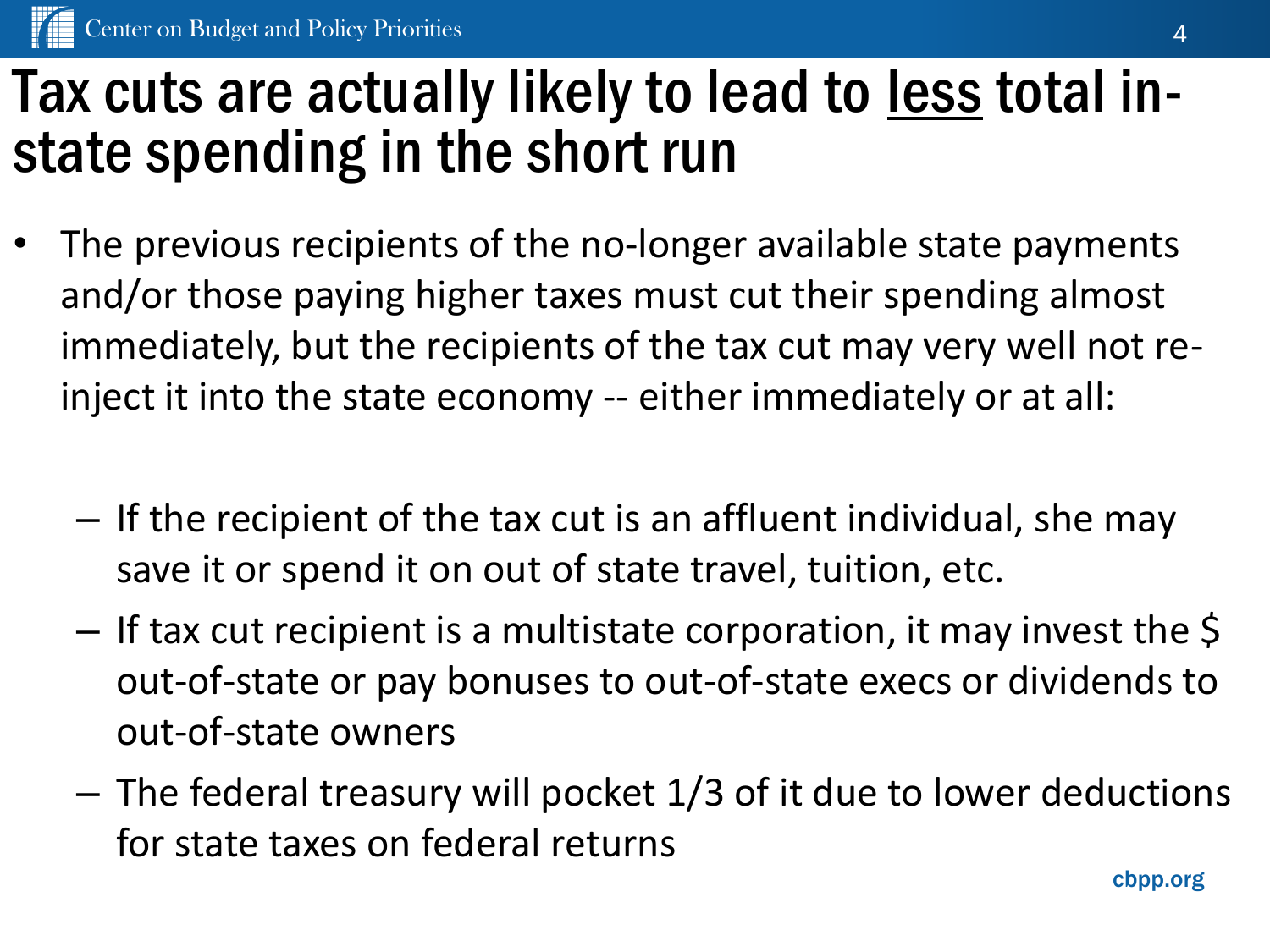### Negative demand-side effects of tax cuts can, in theory, be offset in long run by positive supply-side effects

- Business tax cuts increase the profitability of business investments and therefore the incentive to make them; can turn marginallyunprofitable investment into a marginally- profitable one; i.e., tip balance, incentivize investment/job creation that wouldn't otherwise have happened at all
- Increases the relative profitability of making an investment in the state that cut the taxes, possibly shifting the location of a business investment and associated job creation into the state
- cbpp.org • For PIT cut, incentivize individual/household to reside in state cutting taxes rather than another one (with indirect economic development effect due to shift in location of household spending)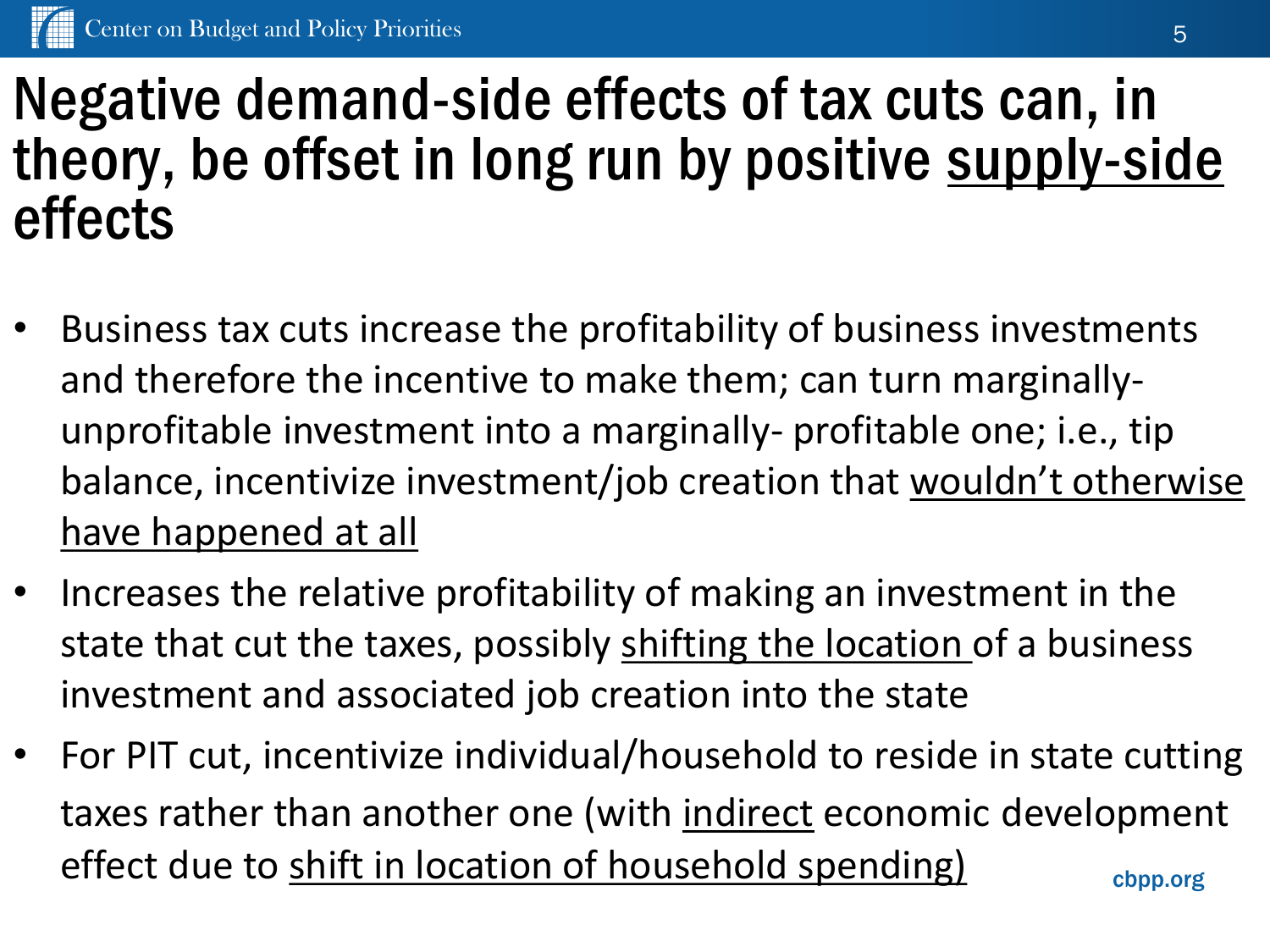## Why would we expect hypothetical incentive effects of tax cuts to be weak/non-existent in real world?

- All S/L taxes paid by corporations are very small share (2-4%) of total expenses; even substantial cut won't have much effect on profitability; overwhelmed by cost of labor, energy, etc., which are much bigger cost items and vary more among states
- Lots of other things important to the location decisions of businesses and households differ among locations
	- For businesses: distance to suppliers/customers; skill level and availability of workforce; road quality
	- For households: climate, school quality, distance to friends/relatives/jobs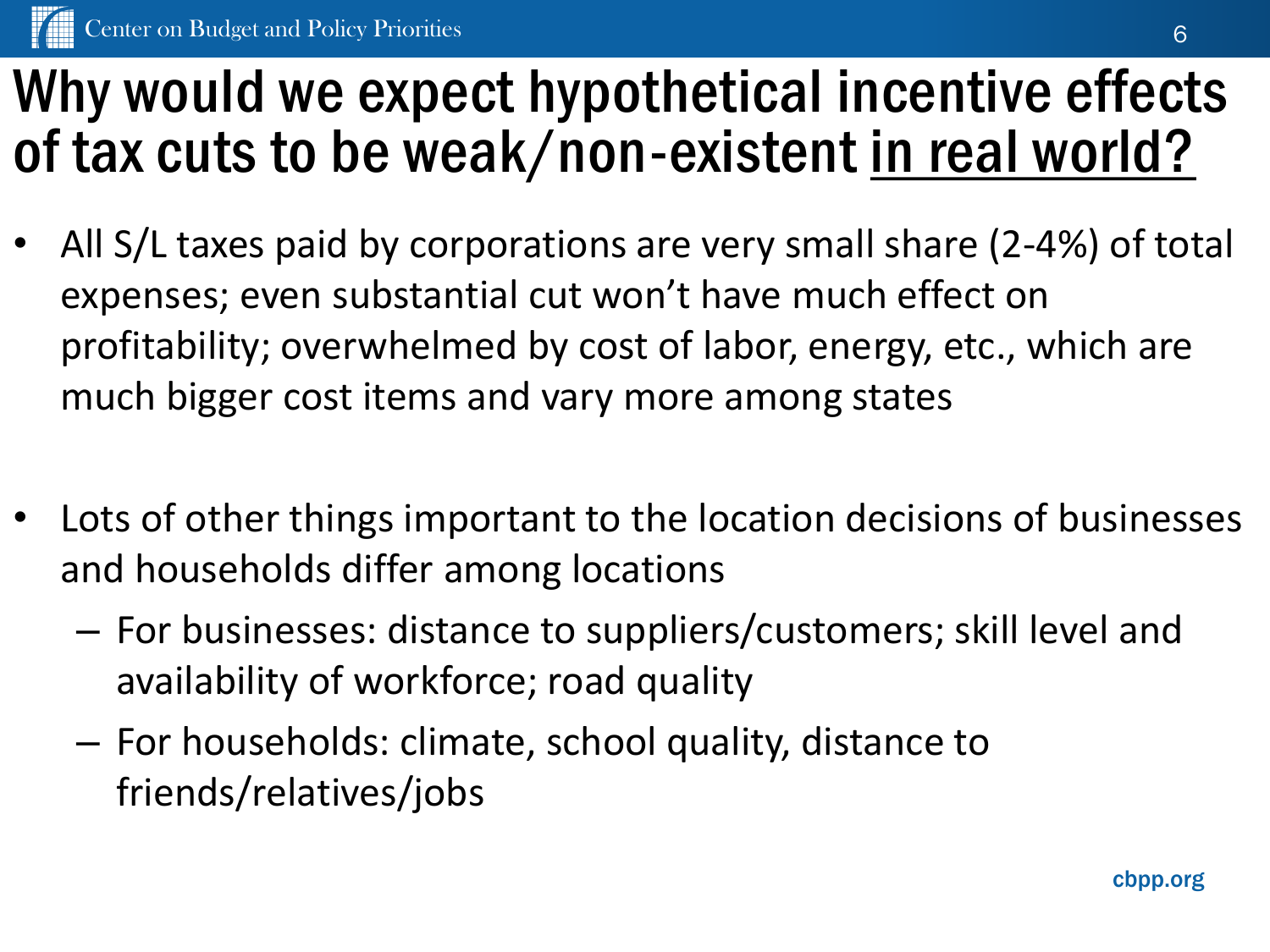### Why would we expect hypothetical incentive effects of tax cuts to be weak/non-existent in real world?

- Business investment responds primarily to anticipated demand for its products, not small cut in tax expense or marginal tax rate.
- Wages are already fully deductible in calculating profit, so taxes on profits aren't a disincentive for hiring
- Relocating is costly; e.g., it can be hard for a business to find new workers with the right skills in a new location. Relocation is therefore extremely rare and accounts for tiny share of net job growth. Not likely to be driven by such a marginal issue as differences in tax expenses.

cbpp.org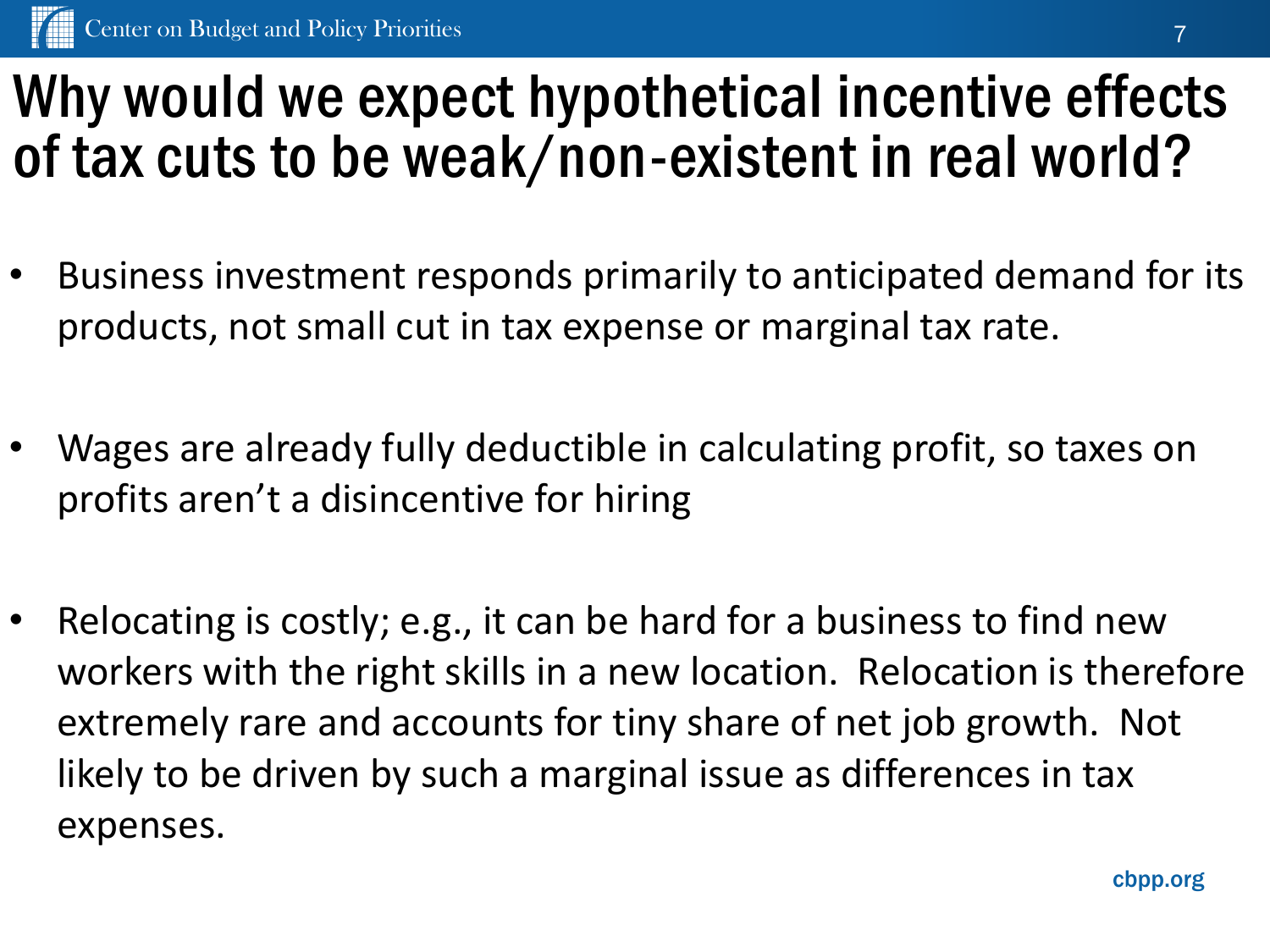### Why would we expect hypothetical incentive effects of tax cuts to be weak or non-existent in real world?

- What really explains most of the relative rate of job growth among states is their ability to give birth to and ensure the survival of the small number of start-ups that develop an innovative technology, product, or business model and grow rapidly – e.g., Facebook/Google/Amazon
- Tax cuts don't help these businesses take off because they earn little if any profit in their early years to begin with; they're plowing their cash flow into R&D, marketing, etc.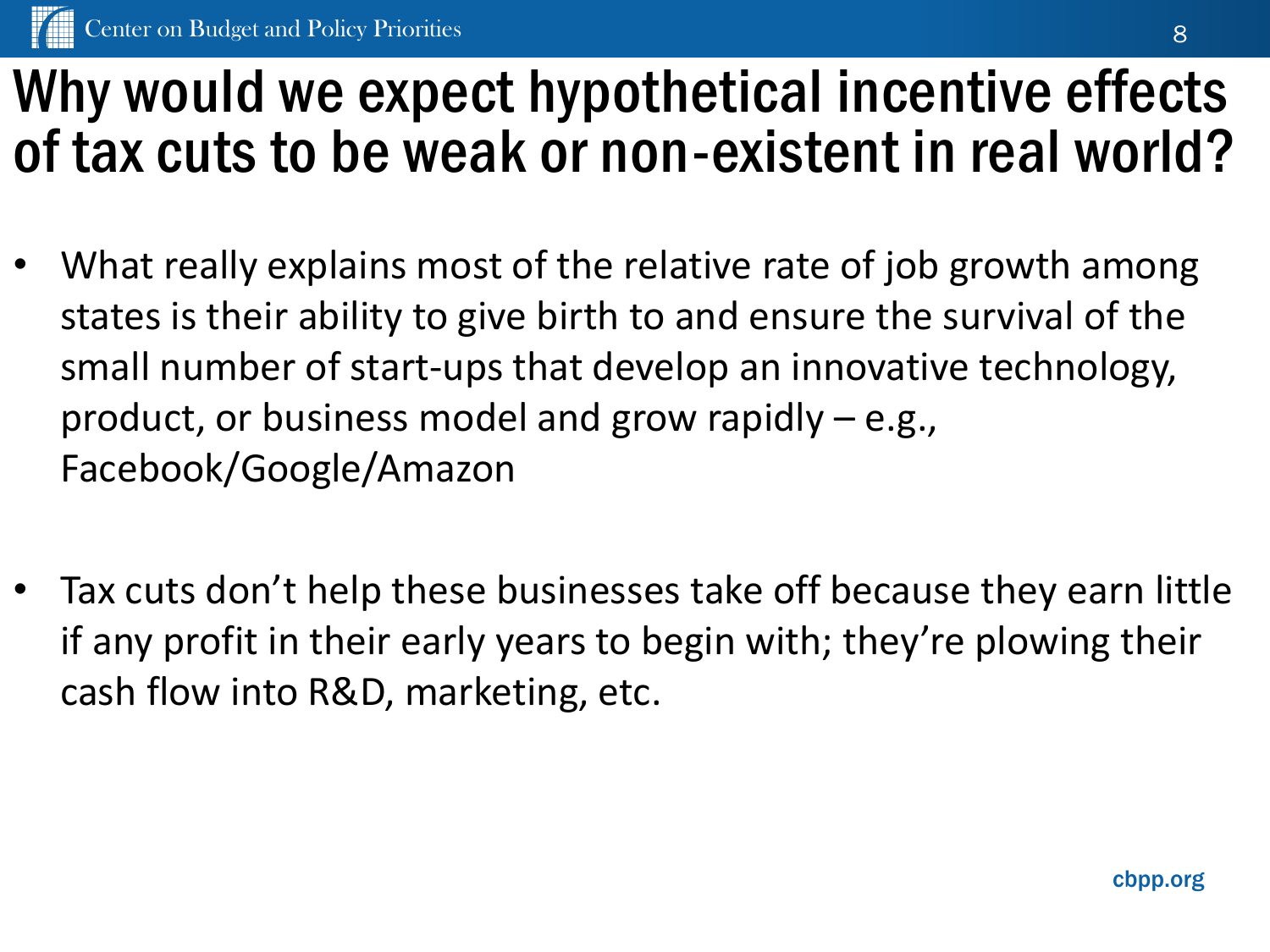#### Why would we expect hypothetical incentive effects of personal income tax cuts to be weak/nonexistent in real world?

- Most people don't own businesses, most small and/or start-up businesses don't earn enough profit to get much \$ from PIT cuts, most small businesses don't employ anyone other than the owners and have no intention of ever doing so, many small business owners are passive investors with no authority to "create jobs"
- PIT cuts won't attract entrepreneurs; they almost never move before they start their businesses. They start them where they live, where they have personal relationships with potential employees, bankers, suppliers, and customers; where they know the local market; where the industry from which they've spun off their firm is already clustered (e.g. Silicon Valley)
- Cutting family/friend ties is painful. Selling and buying a new house is costly. Finding a new job across a state border is difficult/risky.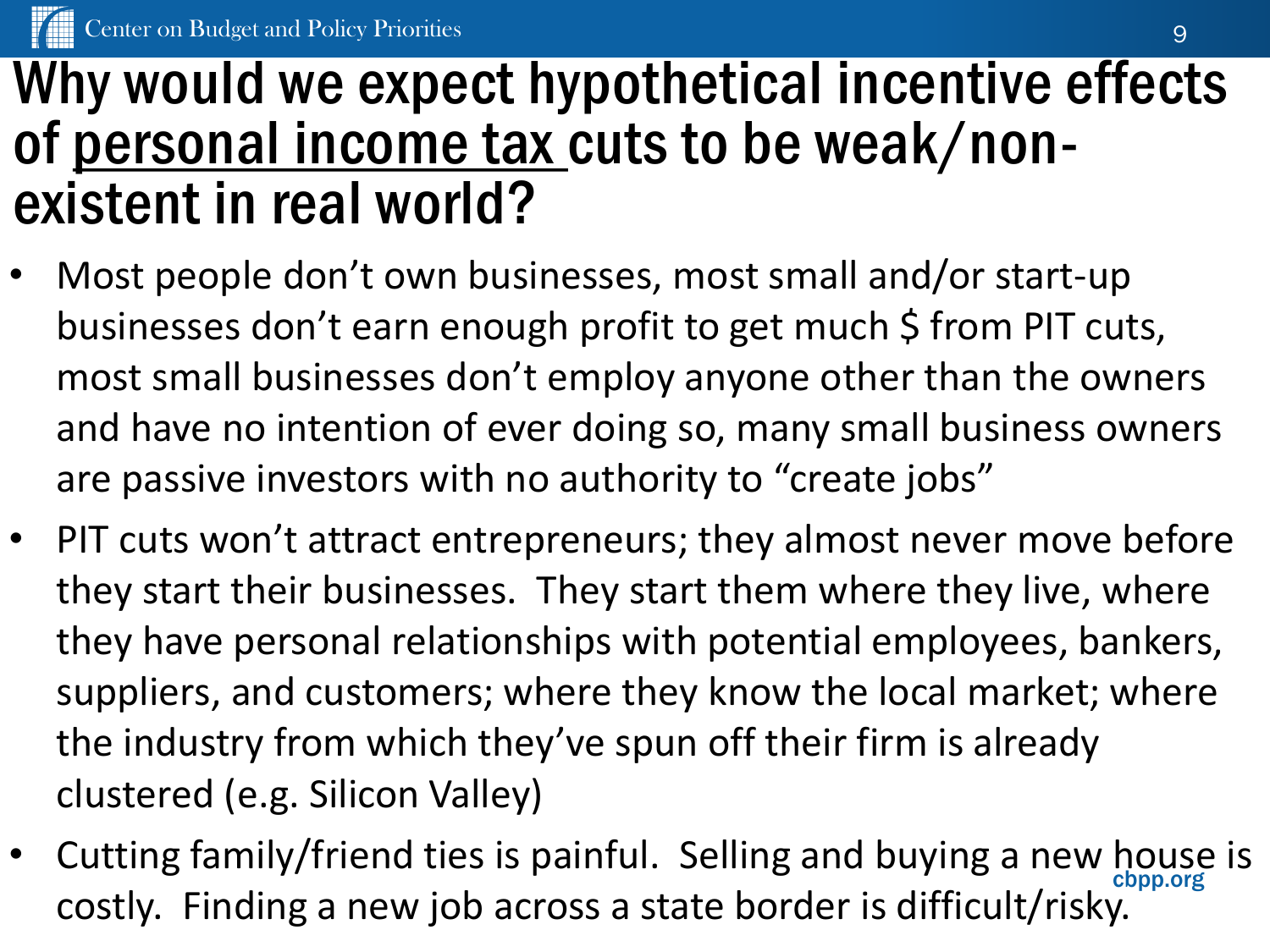## Academic research

- Relationship between state tax levels and state economic performance has been studied extensively by economists.
- People on both sides of the debate can point to well-done studies by reputable economists published in peer reviewed journals supporting the assertion that relative state tax levels do and don't affect relative rates of economic growth, job creation, etc.
- But these results aren't robust; several replications of widely-cited earlier studies have completed undermined them
- Results are contradictory; one study will find CIT matters and PIT doesn't, and the next will find exactly the opposite
- Beware of cherry-picking!!! E.g., Laffer/Moore
- cbpp.org The weight of academic research concludes that state and local tax levels have, at most, a small impact on relative rates of state economic performance.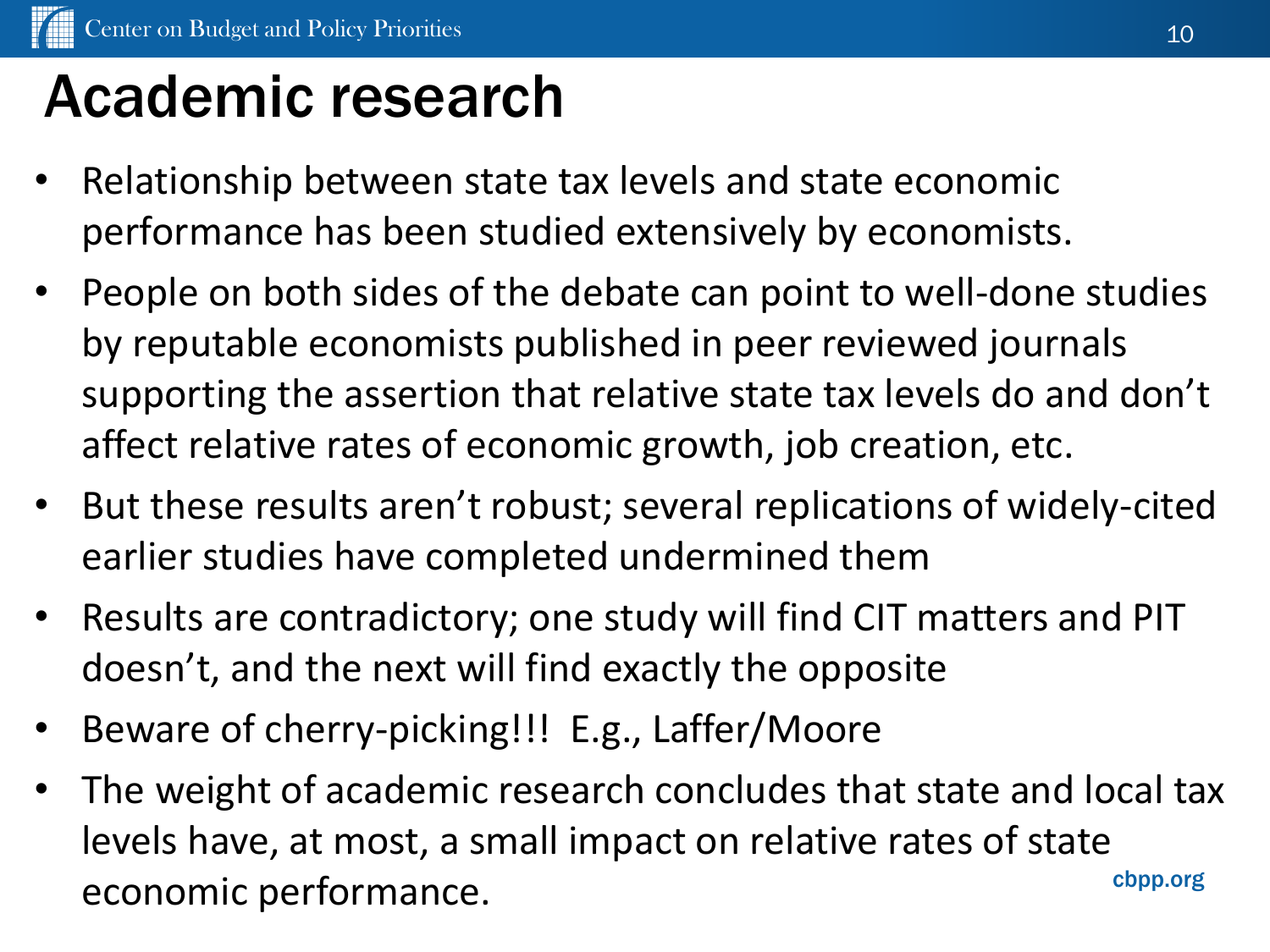### Considerable statistical research supports conclusion that business tax cuts don't have major impact on state economic performance

- As summarized by economist Tim Bartik, probably leading expert on this literature:
	- Takes 10% cut in total business taxes (i.e., combined CIT, property tax, sales tax, not one of them in isolation) to generate 2-3% boost in long-run economic output/jobs. Significant loss of revenue for small number of jobs.
	- Long-run means 15-20 years; only 3/5 of impact occurs in first 10
	- Even this modest impact assumes quality of public services needed by business (education, infrastructure) doesn't decline. Essentially requires offsetting taxes on non-job creating households only, which almost never occurs.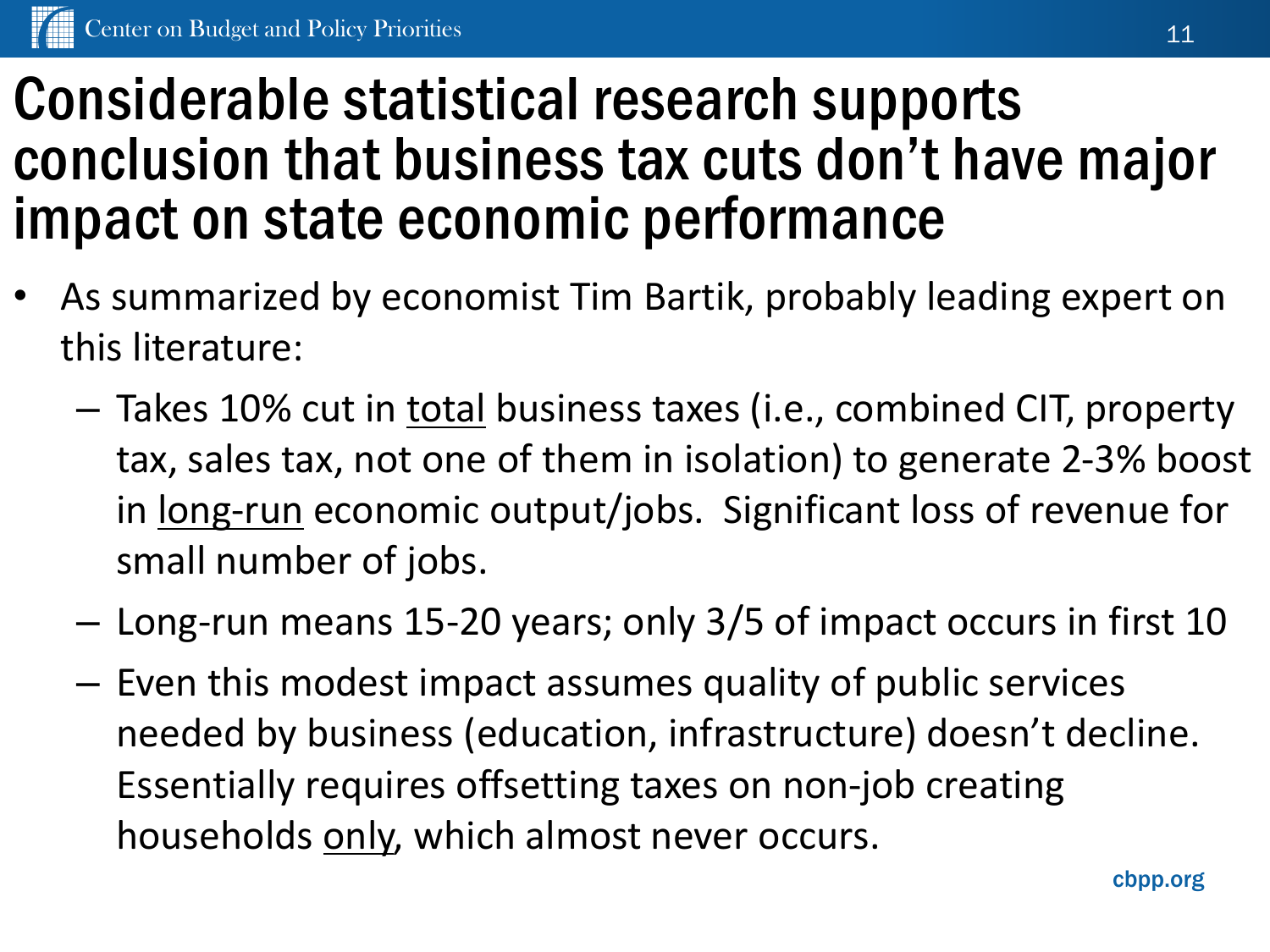#### Considerable statistical research supports conclusion that business tax cuts don't have major impact on state economic performance

- Bartik, continued:
	- Incentive effects this small translate into \$20,000 cost per job paying less than twice that amount (1984 estimate); i.e., very large subsidy of wages
	- Even in first couple of years, 20%-50% of jobs go to in-migrants rather than increasing employment of existing residents; 80% of jobs will go to in-migrants in long run (and they will need costly new roads, sewers, and schools)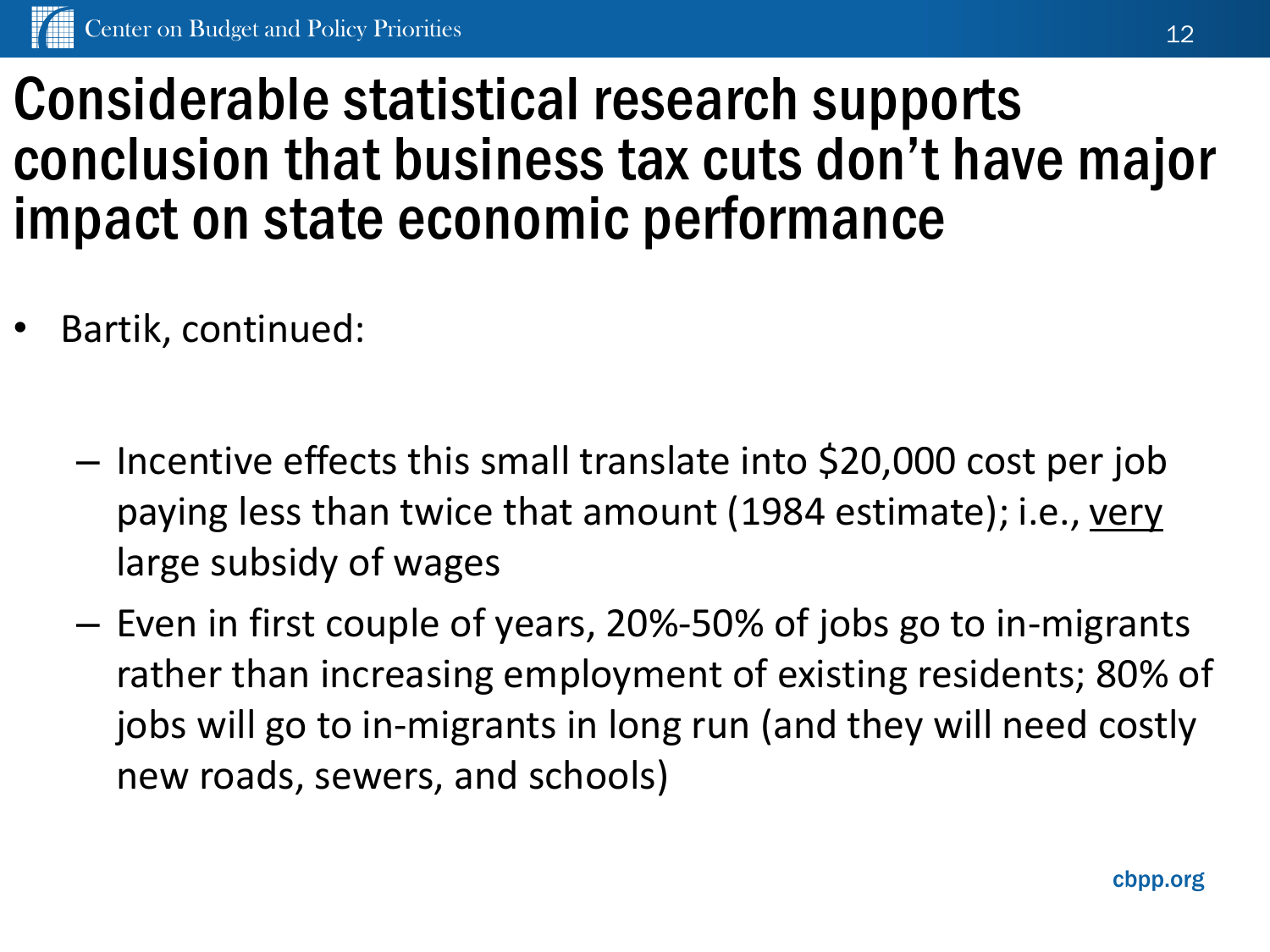### Personal income tax cuts and state economic performance

- Not as many studies of impact of state PIT cuts/interstate differentials as of business tax cuts, so no one has attempted to summarize PIT cut elasticities in literature as Bartik has for business taxes
- While PIT cut proponents can cite a couple of studies that find some inverse relationship between state PIT level and economic performance, majority find none (see CBPP: "State Personal Income Tax Cuts: A Poor Strategy for Economic Growth;" cites 6 recent studies that find no significant impact of PITs on state economic performance and 2 that find positive impact)
- cbpp.org • Several recent studies show millionaire tax brackets don't lead to significant out-migration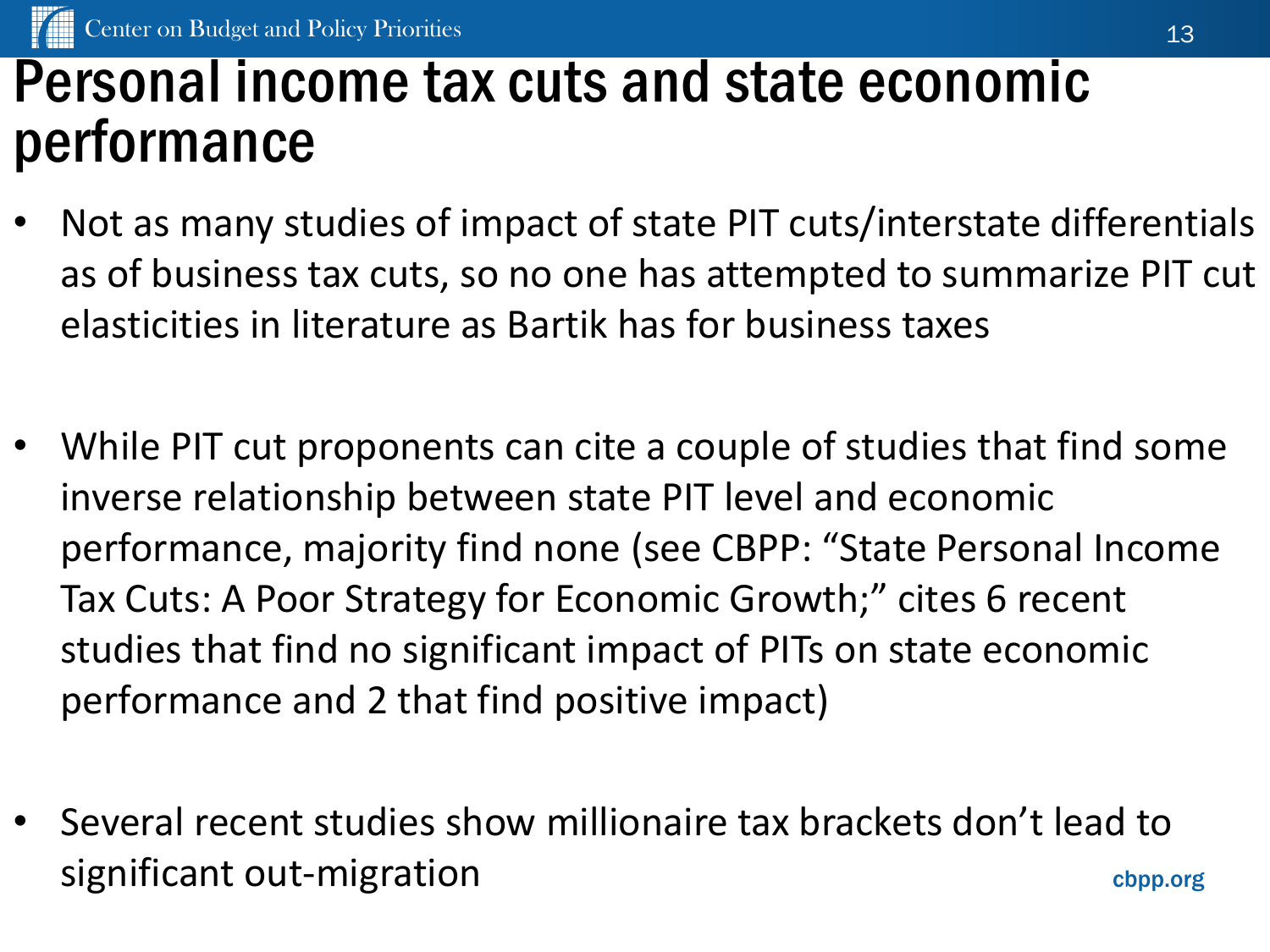# Some implications of discussion up to now

- Theoretically-possible positive incentive effects of cutting business taxes and PITs are so small that in short run they are not powerful enough to overcome negative impact on growth of reducing state spending to finance tax cut; net combined effect on state economic growth likely to be negative
- Across-the-board tax cuts are not a cost-effective means of stimulating state economic growth/job creation
- cbpp.org If states are going to use more narrow tax incentives to stimulate economic growth, they really can't afford for them to take a form that isn't directly conditioned on in-state investment (e.g., capital gains tax cuts, single sales factor, and domestic production deduction conformity are misguided)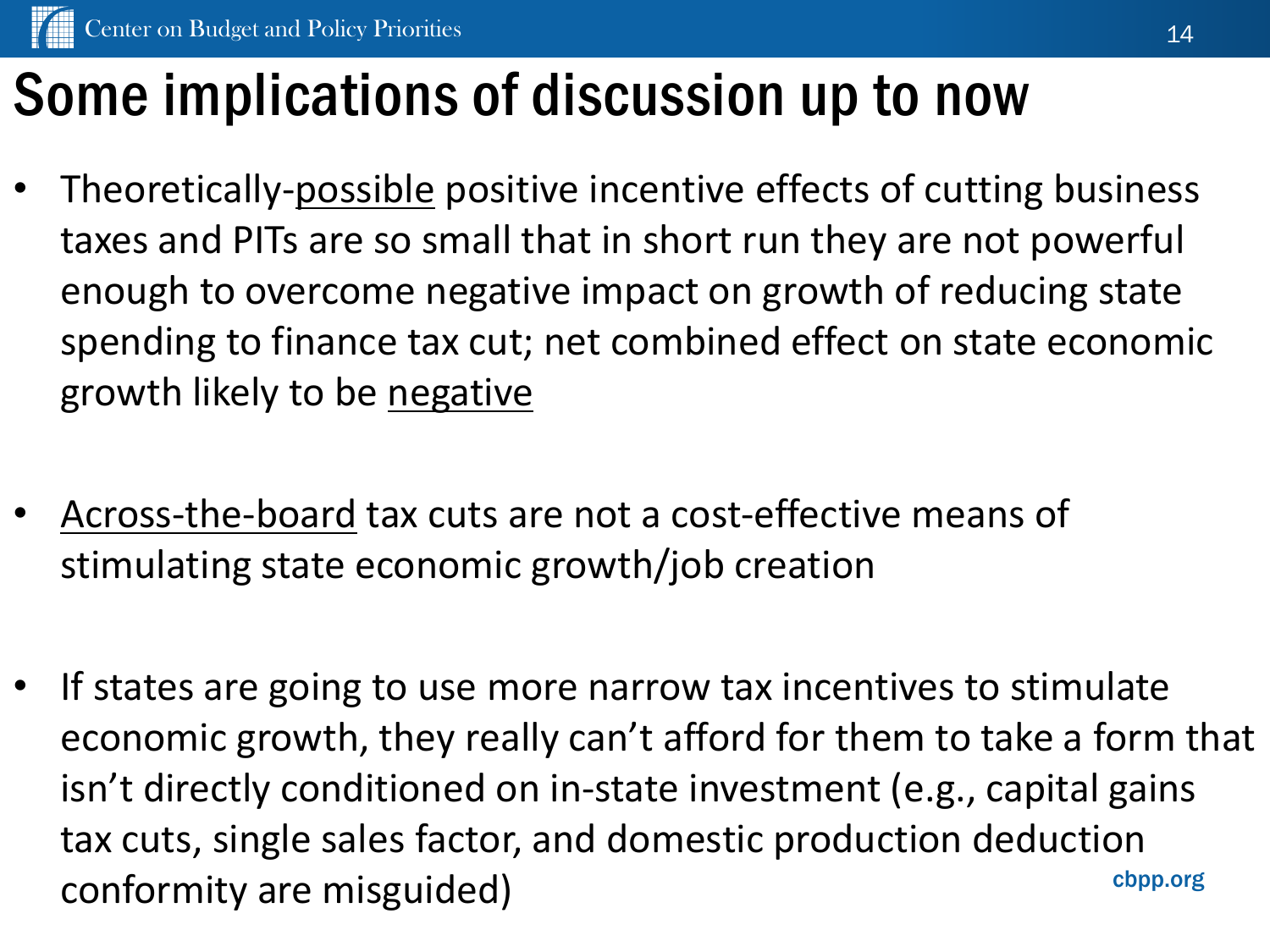### Another implication: tax cuts don't pay for themselves – ever!

- Bartik: incentive effects of business tax cuts "are not large enough to produce a Laffer Curve, in which cuts in tax rates would raise the tax base enough to increase revenue. . . The higher business tax base would offset only about a quarter of the [initial] revenue loss. . ."
- Oregon Tax Incidence Model and California Dynamic Revenue Analysis Model predict feedback effects of tax cuts on economic growth recoups only 16-18% of initial CIT and PIT tax cuts
- Well-known REMI model generates 5%-18% dynamic revenue estimates
- Feedback effects this small mean state services benefitting businesses are likely to be cut if taxes are cut, which itself has additional negative impact on long-run growth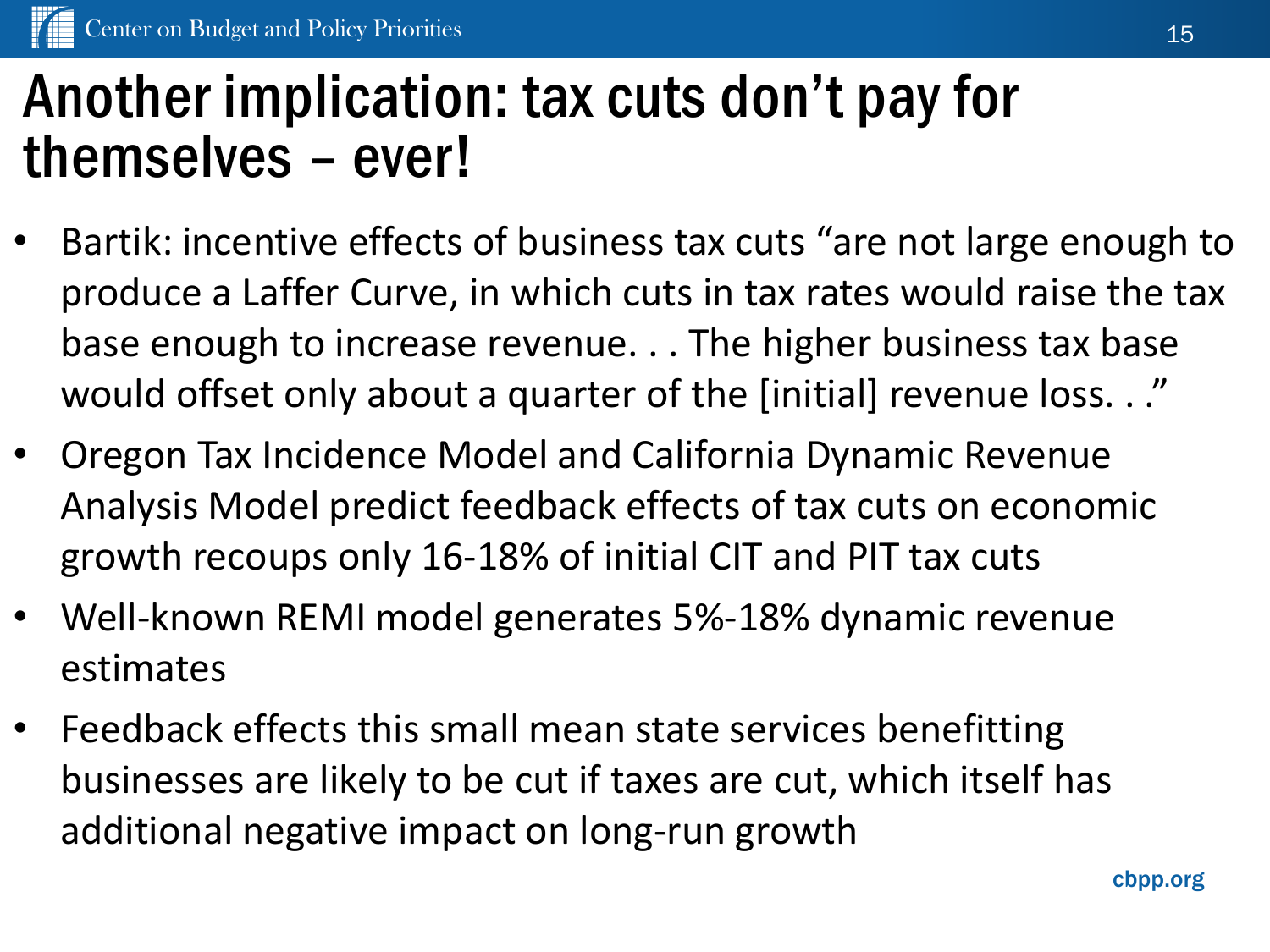#### A real world "experiment": Kansas, 2013—present

- 29 percent cut in top income tax rate (taxable income above \$30k) from 6.45% to 4.6%
- Exemption of all income received from ownership of sole proprietorships/S corps/LLCs/partnerships/farms (6.45% to 0%)
- Enacted 5/12, effective 1/13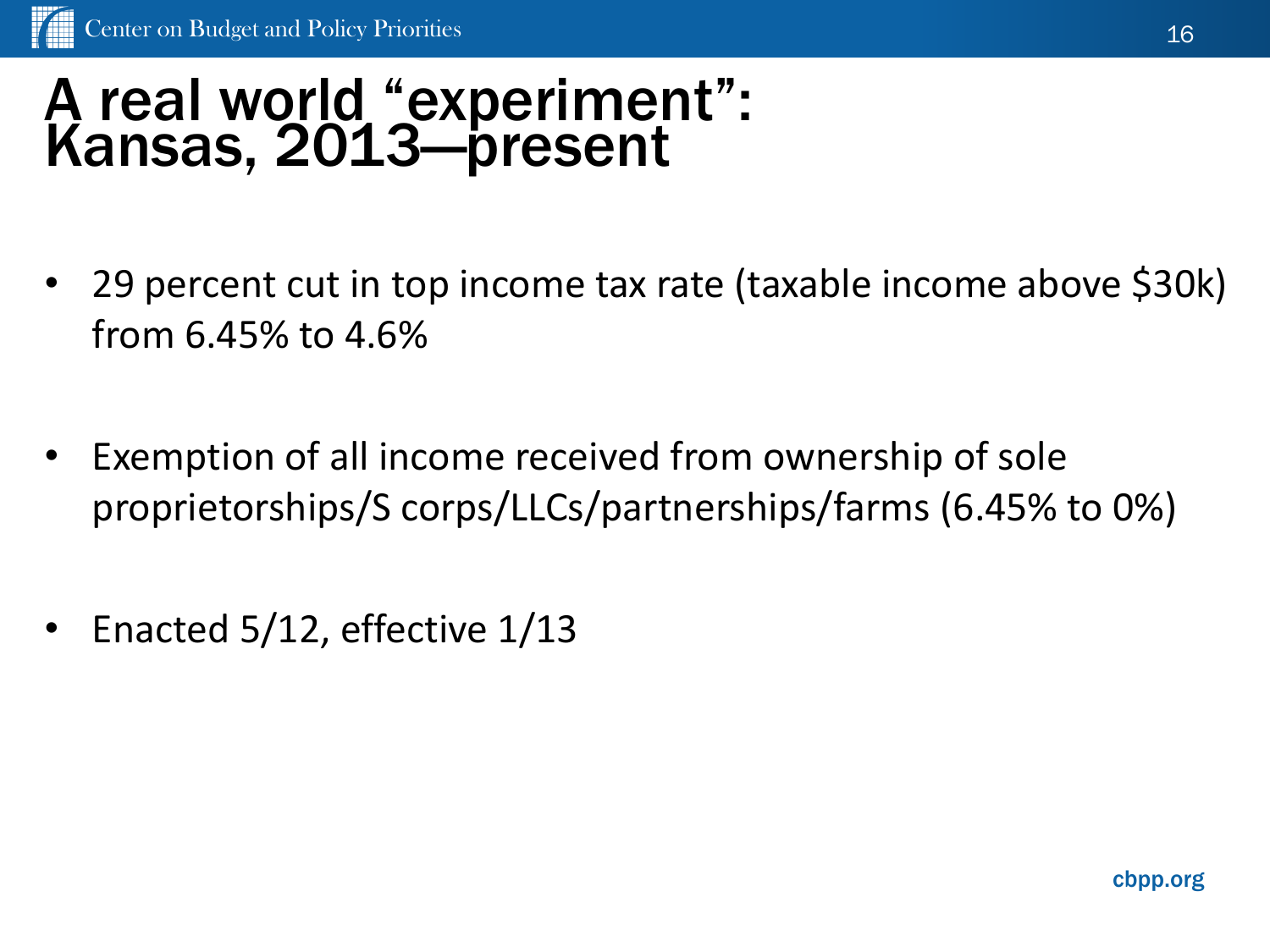#### Result: Kansas underperforms US and all but one neighbor in job creation, economic output, business formation

|                                                                                                             | <b>KS</b> | <b>US</b> | <b>CO</b> | <b>MO</b> | <b>NE</b> | <b>OK</b> |
|-------------------------------------------------------------------------------------------------------------|-----------|-----------|-----------|-----------|-----------|-----------|
| Total private<br>employment growth<br>12/12-10/16                                                           | 3.3%      | 8.4%      | 13.1%     | 6.3%      | 4.6%      | 1.7%      |
| Nominal GDP growth<br>$2012:IV - 2016:II$                                                                   | 8.8%      | 13.3%     | 15.7%     | 13.0%     | 11.2%     | $-0.3%$   |
| Growth in number of<br>federal personal<br>income tax returns<br>reporting passthrough<br>income, 2012-2014 | 3.5%      | 4.5%      | 4.3%      | 0.9%      | 4.2%      | 4.7%      |

cbpp.org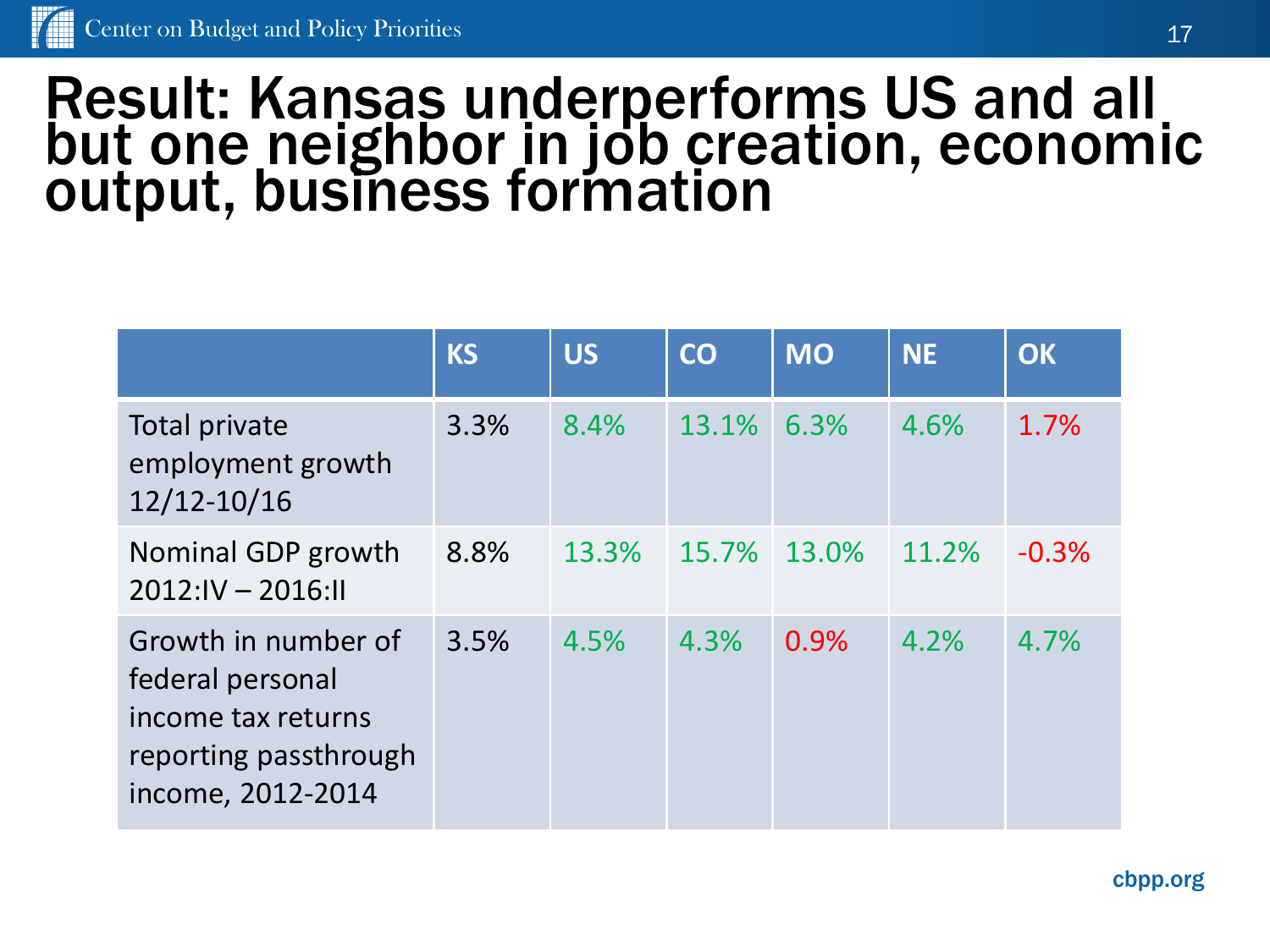#### According to Kansas' own data, passthrough business formation has *slowed* since income tax exemption enacted

| <b>Recent Growth in Kansas Passthrough Entities</b>            |               |         |  |  |  |  |
|----------------------------------------------------------------|---------------|---------|--|--|--|--|
|                                                                | <b>Number</b> | Percent |  |  |  |  |
| Between 2010 and 2011<br>(before tax exemption in effect)      | 2338          | 2.9%    |  |  |  |  |
| Between 2011 and 2012<br>(tax exemption enacted in May 2012)   | 2784          | 3.4%    |  |  |  |  |
| Between 2012 and 2013<br>(first year tax exemption in effect)  | 2543          | 3.0%    |  |  |  |  |
| Between 2013 and 2014<br>(second year tax exemption in effect) | 2141          | 2.4%    |  |  |  |  |

cbpp.org Source: KS Dept. of Revenue, "Governor's Consensus Revenue Estimating Working Group Final Recommendations," 10/4/16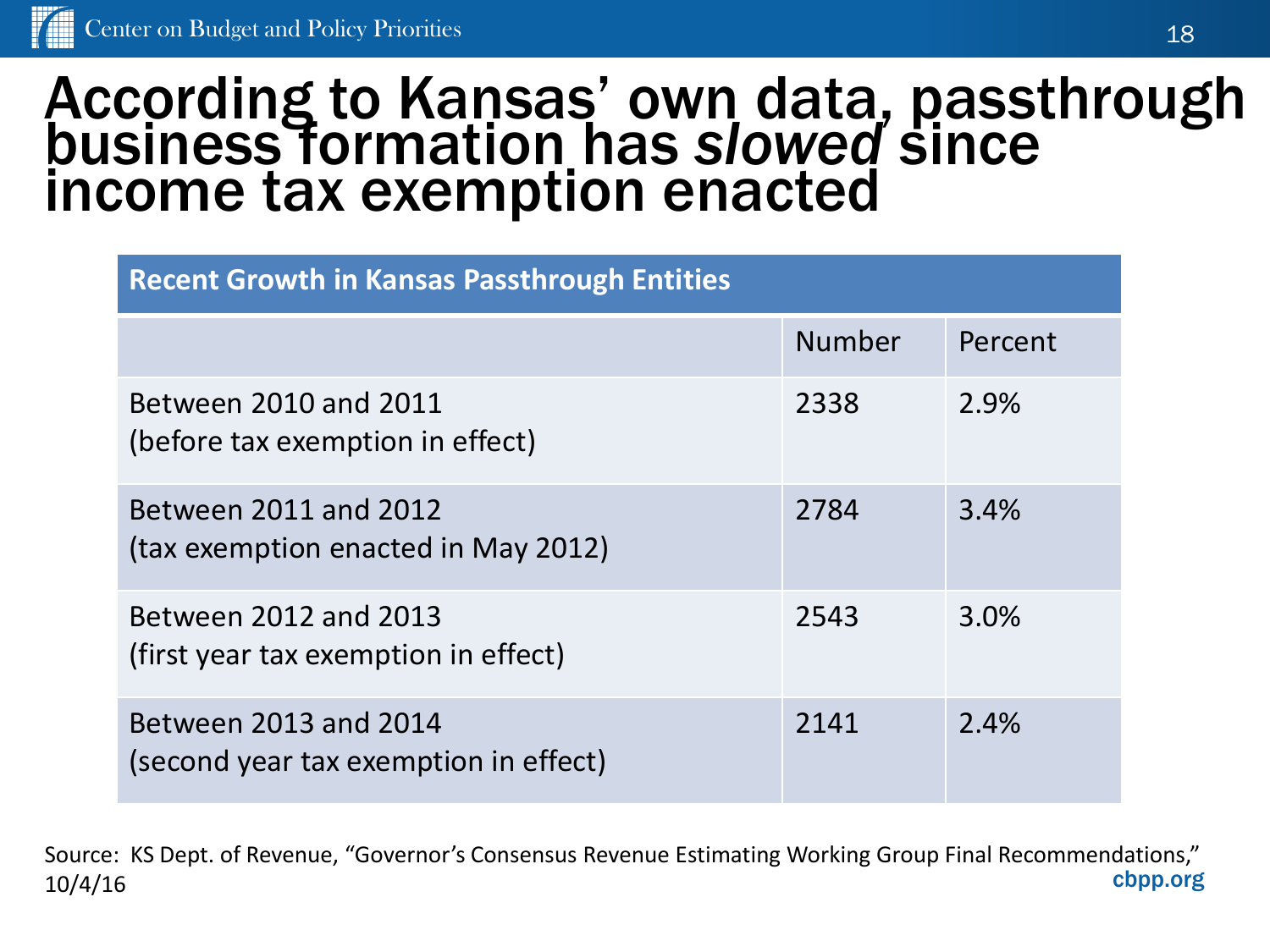## A real world experiment: Ohio, 2005 - present

- Since 2005:
	- 33.7% cut in top personal income tax rate from 7.5% to 4.97%
	- Phase-out of corporate income tax and replacement with gross receipts tax
	- Phase-out of all local property taxes on machinery/equipment/ inventories
	- Net reduction in business taxes of at least \$1B annually
	- 50% of first \$250k of passthrough income exempted from state personal income tax; remainder taxed at top rate of 3%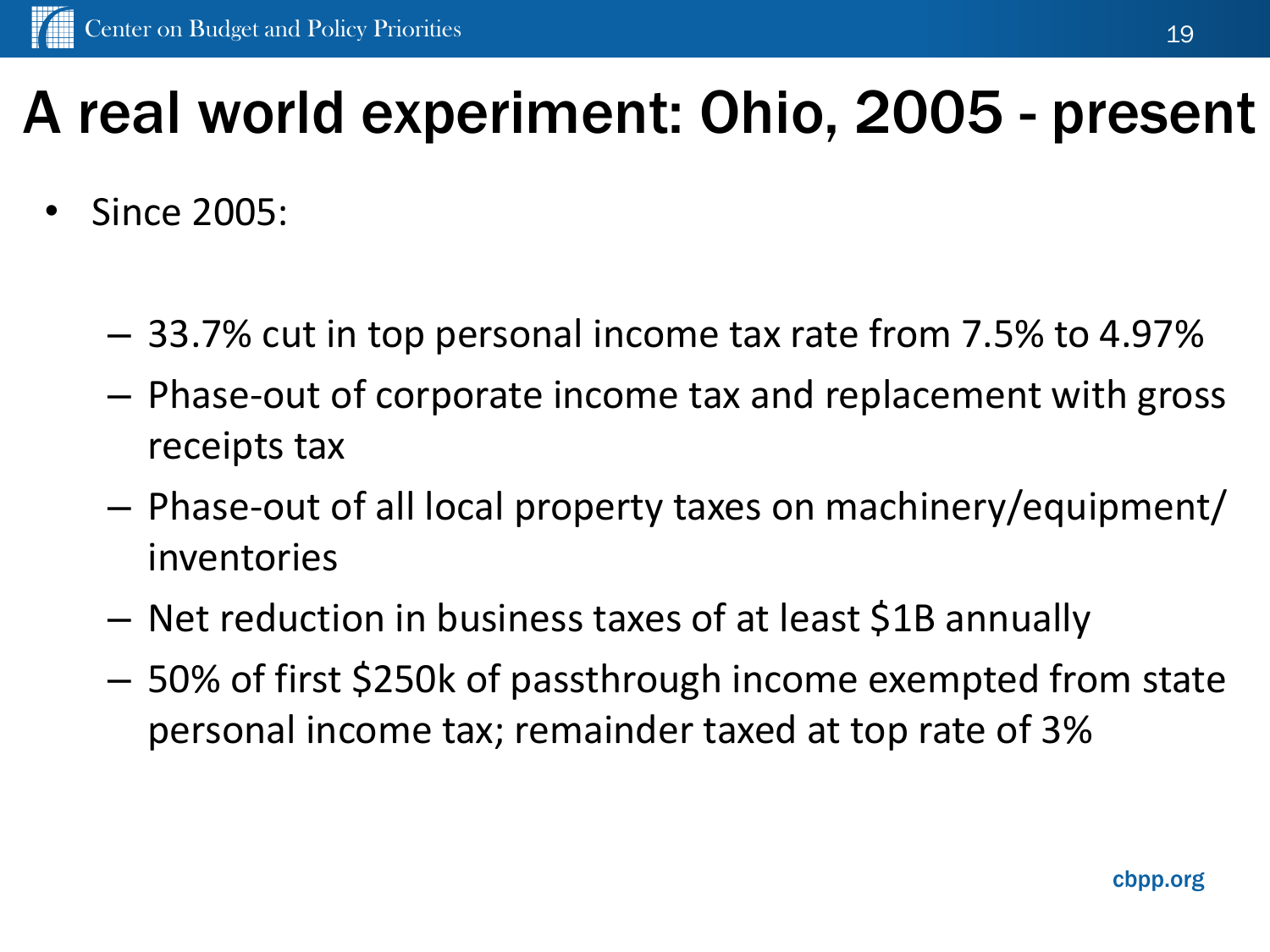#### Result: Ohio underperforms US and all but one neighbor in job creation and economic output

|                                                       | <b>OH</b> | <b>US</b> | IN   | <b>KY</b>         | <b>MI</b> | <b>PA</b> | <b>WV</b> |
|-------------------------------------------------------|-----------|-----------|------|-------------------|-----------|-----------|-----------|
| Total private<br>employment<br>growth 01/06-<br>10/16 | 1.6%      | 8.0%      | 3.7% | 4.7%              | 1.8%      | 4.2%      | $-1.1%$   |
| <b>Nominal GDP</b><br>growth<br>$2005:IV - 2016:II$   | 32.0%     | 38.2%     |      | 41.0% 33.3% 24.0% |           | 40.3%     | 31.5%     |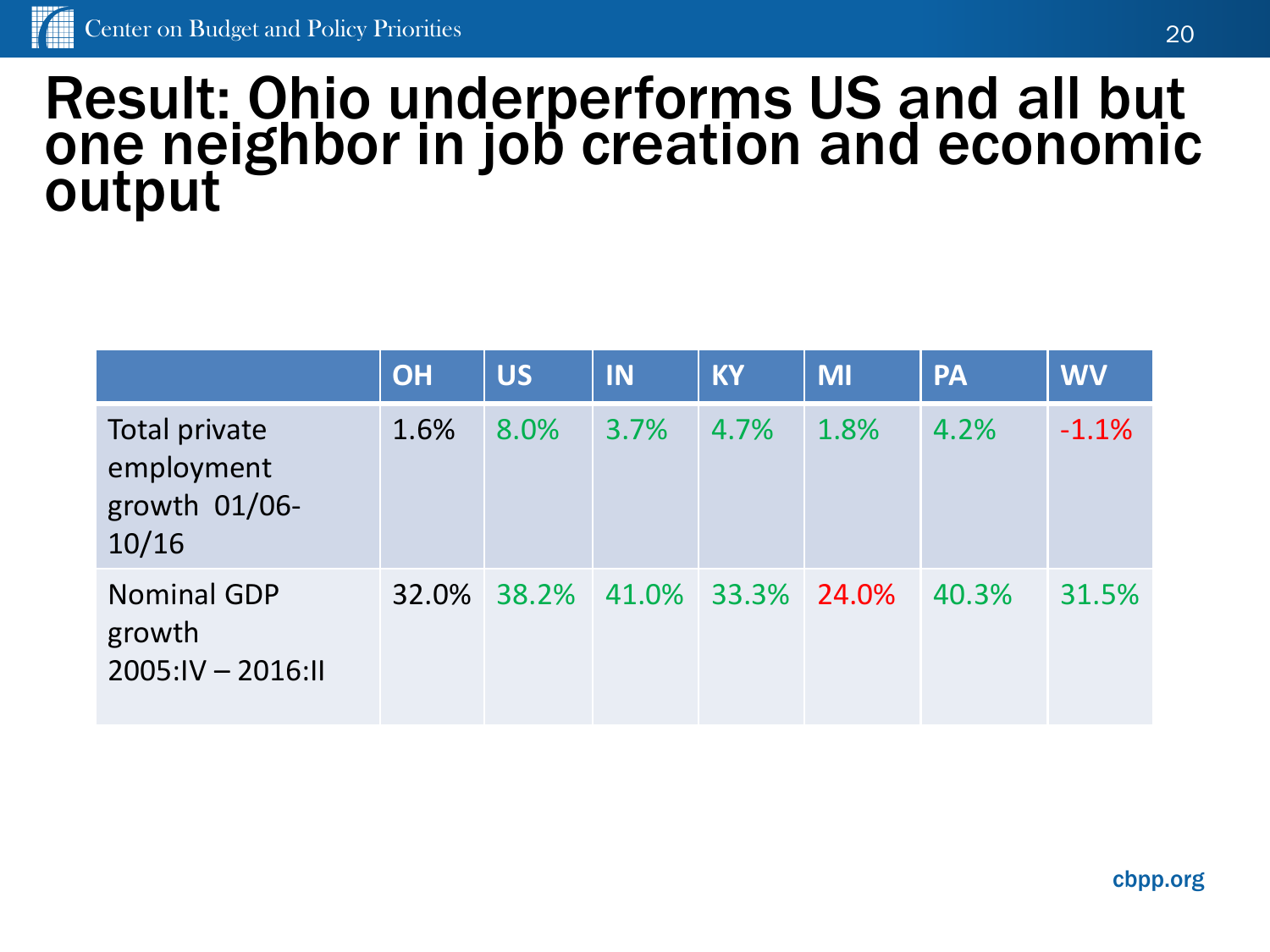#### North Carolina: the New Shining Star of Tax "Reform"?

- Since 2013, North Carolina has:
	- Cut the corporate income tax rate from 6.9% to 3%
	- Enacted single sales factor apportionment
	- Substituted a flat-rate income tax for a progressive one, cutting the top rate by 25.8 percent (from 7.75% to 5.75%)
	- Repealed the estate tax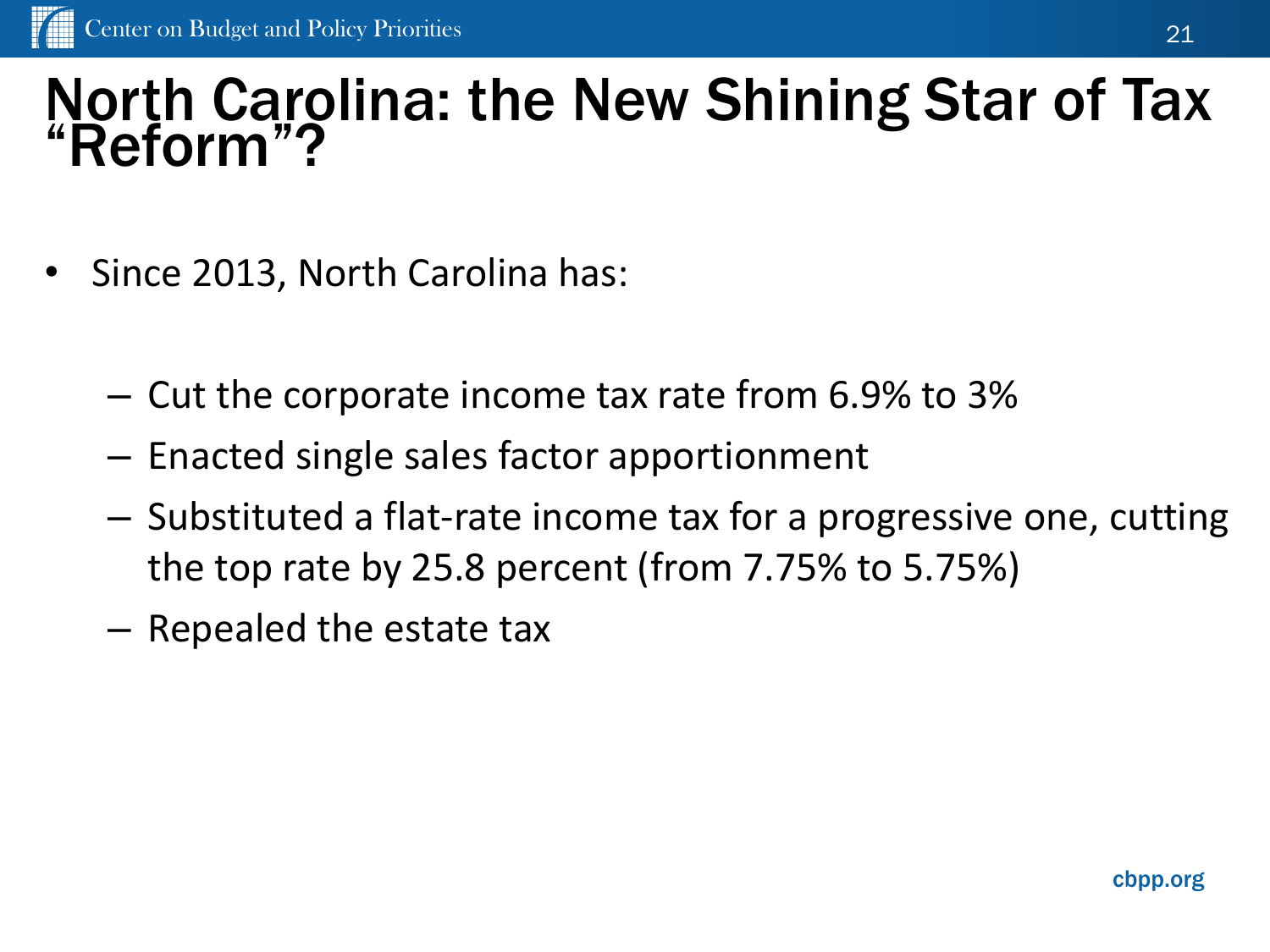#### Result so far: North Carolina underperforming 3/4 of its neighbors in job creation and economic output; only slightly outperforming US as a whole

|                                                       | <b>NC</b> | <b>US</b>                     | <b>GA</b> | <b>SC</b> | <b>TN</b> | <b>VA</b> |
|-------------------------------------------------------|-----------|-------------------------------|-----------|-----------|-----------|-----------|
| Total private<br>employment<br>growth 12/13-<br>10/16 | 7.2%      | 6.2%                          | 9.7%      | 8.0%      | 8.0%      | 5.9%      |
| <b>Nominal GDP</b><br>growth<br>$2013:IV - 2016:II$   |           | 11.2% 10.6% 14.8% 14.0% 12.8% |           |           |           | 8.4%      |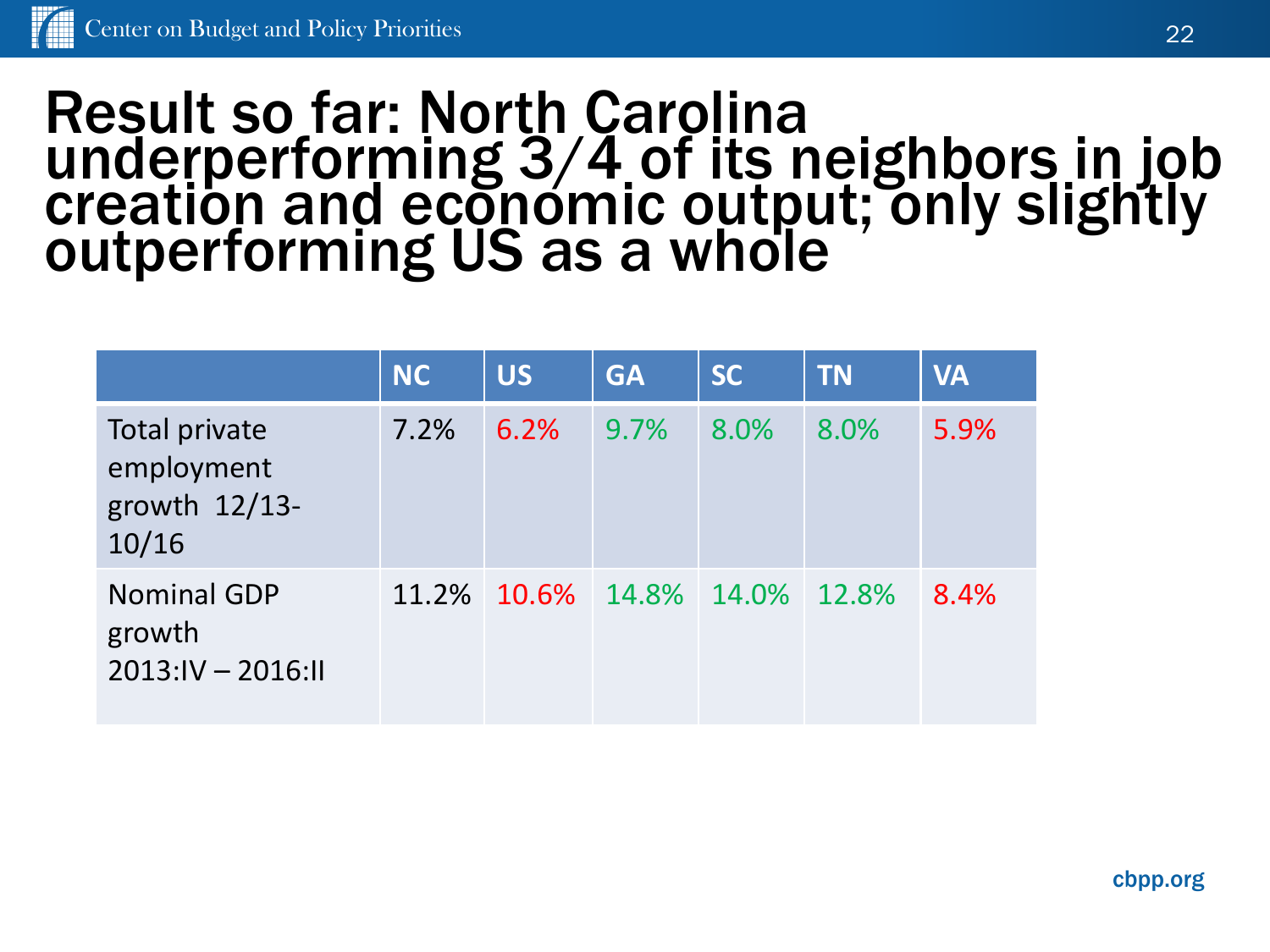## Many other experiments with similar failed results

- New Mexico deep personal income tax, capital gains tax, and corporate income tax cuts
- Oklahoma: 24.8 percent cut in top personal income tax rate, 2004- 2016
- West Virginia: eliminated corporate franchise tax plus deep cuts in corporate tax rate
- Michigan: personal income tax rate cuts and substitution of corporate income tax for much broader Michigan Business Tax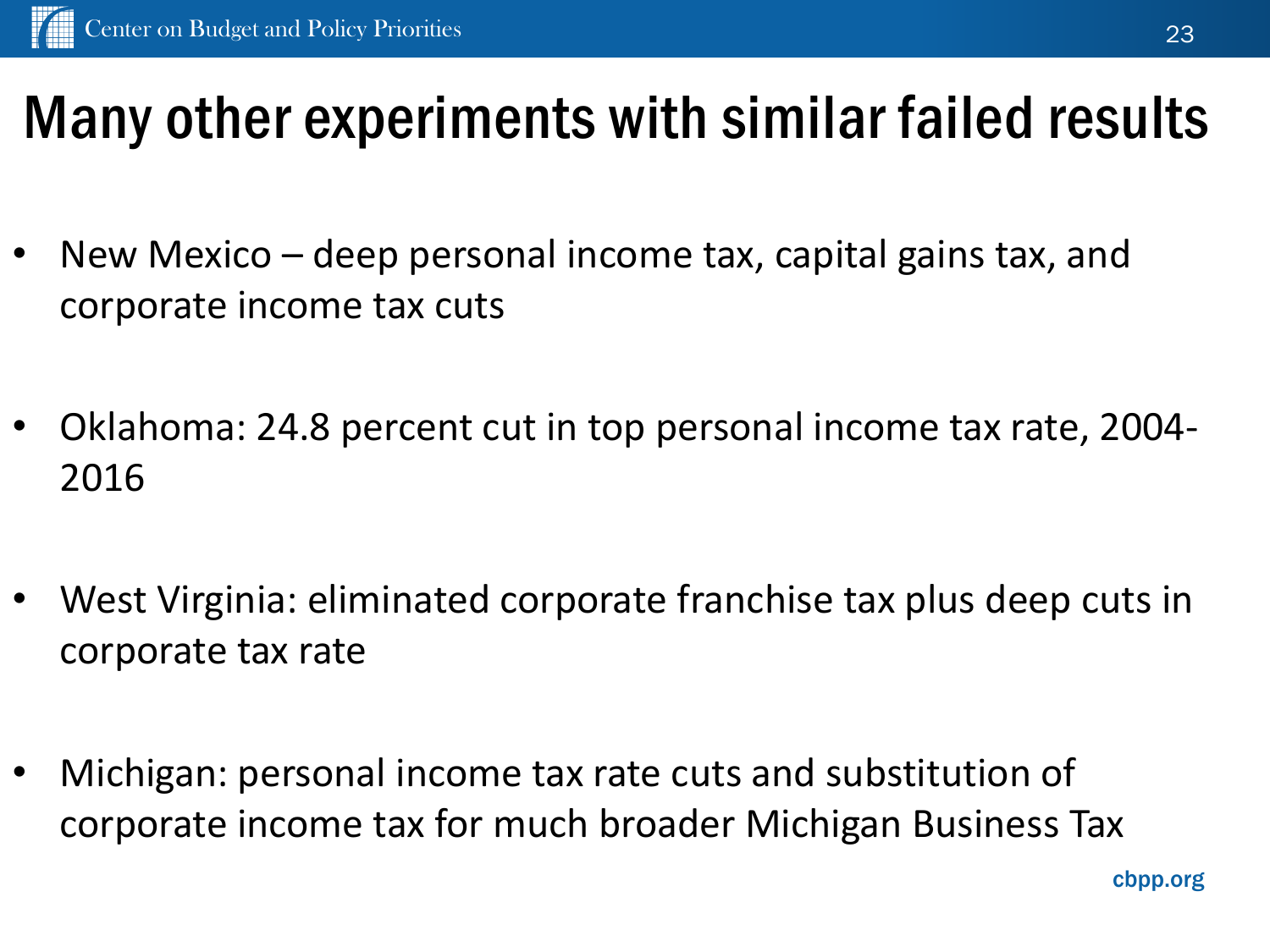## Considerable evidence that high-quality public services enhance state economic performance

- Statistical research: Many empirical studies finding positive correlation between quality of education and infrastructure (especially) and rate of state economic growth and growth in high-paying jobs
- Business executives: Most surveys of biz execs about what's important in their location decisions find quality of local labor force and infrastructure more influential than taxes/tax incentives
- "Creative class": Growing body of research finding that fastestgrowing cities are those where highly-educated workforce is concentrated. They want good schools, parks, low crime, etc.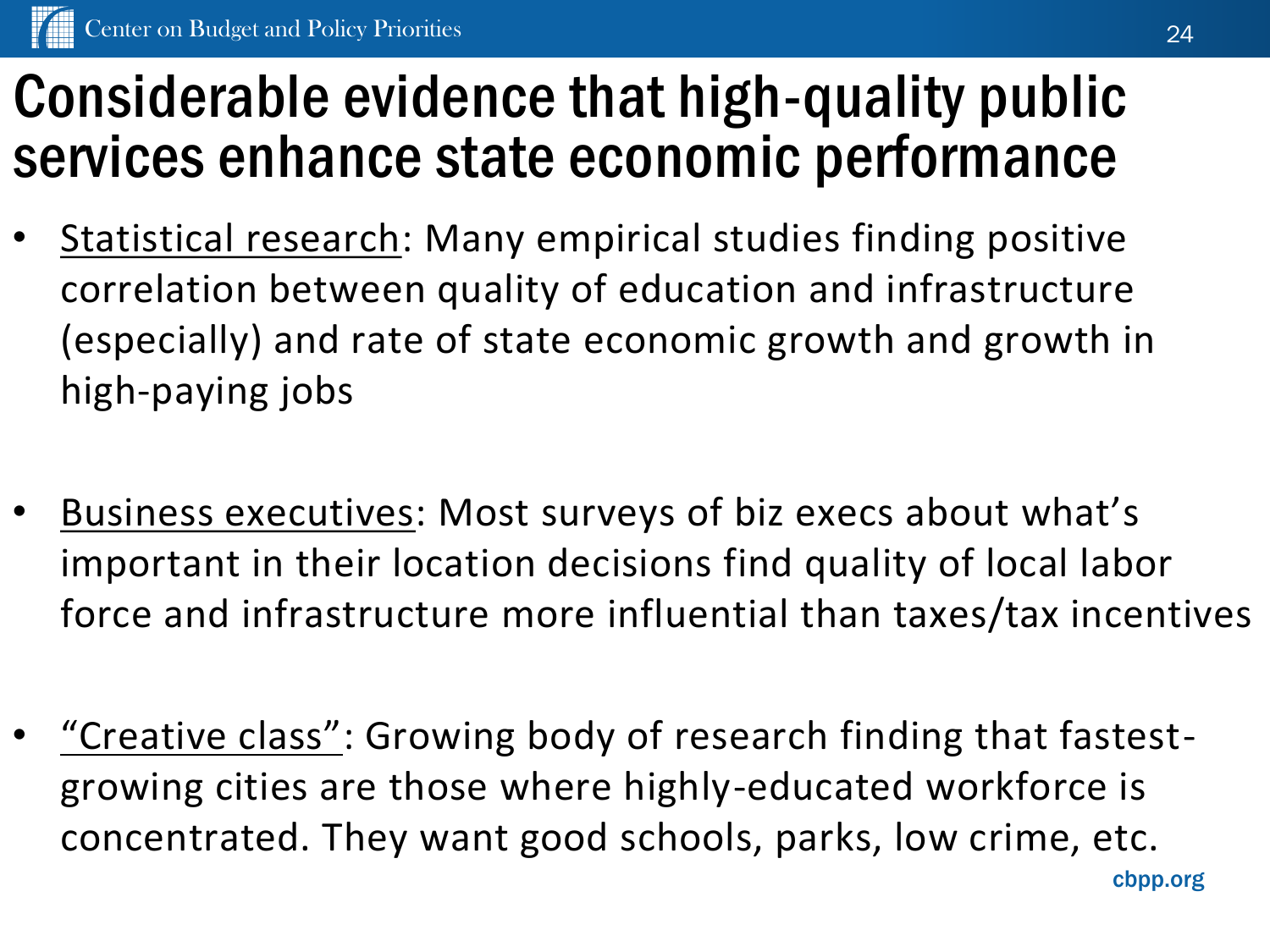#### High-quality education is strongly correlated with individual economic well-being



25